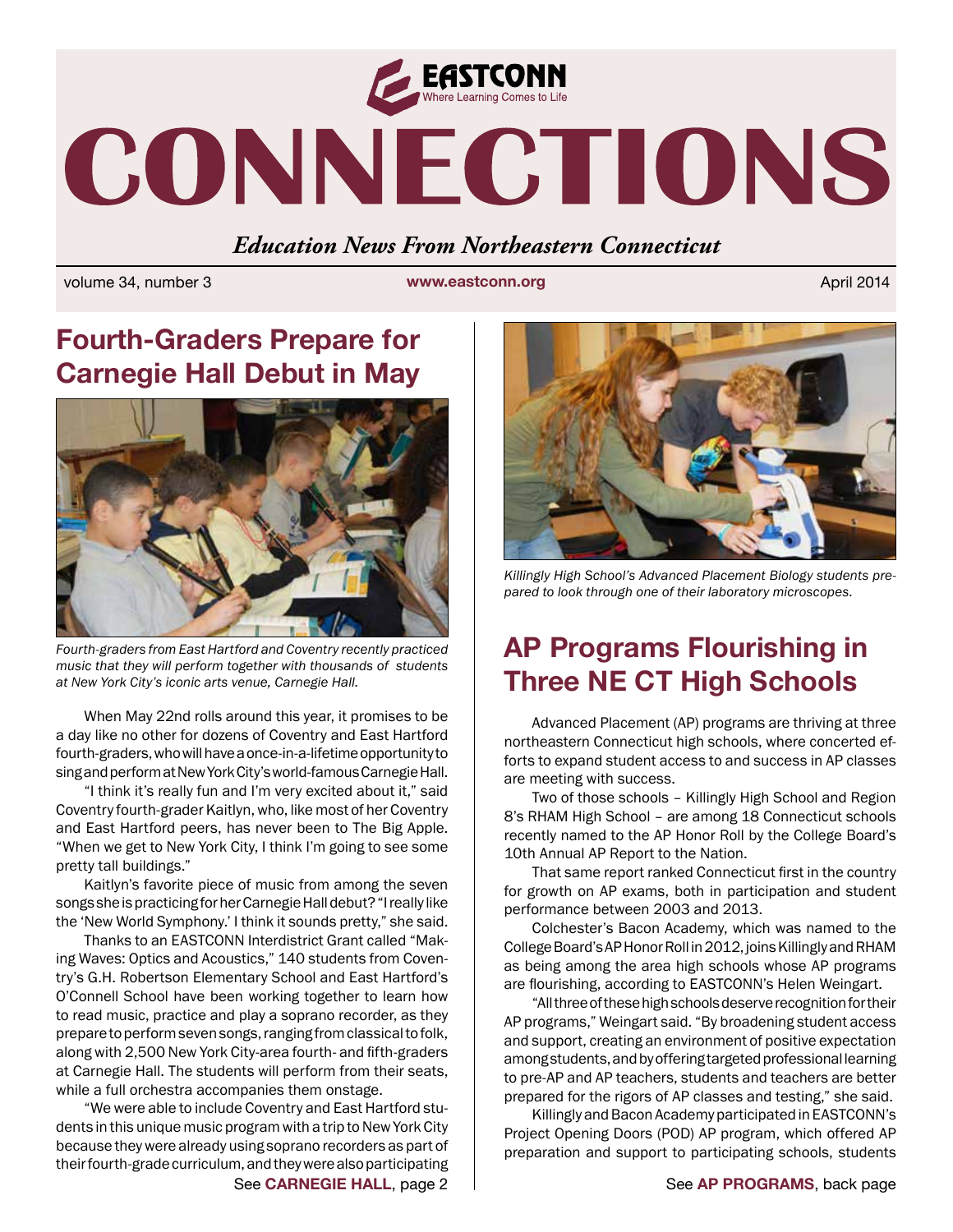#### **CARNEGIE HALL**, from page 1

in EASTCONN's Interdistrict Grant, 'Making Waves: Optics and Acoustics,' which incorporates themes of music, science and sound," said EASTCONN staff developer/science coordinator Nancy Magnani, who facilitates the grant.

"That focus allowed us to seamlessly add our students to Carnegie Hall's 'Link Up' program, a wonderful, annual arts outreach program for students in grades 3-5," she said.

All year, the EASTCONN Interdistrict Grant has been exploring existing fourth-grade strands that include reading music and playing a recorder, along with the science and engineering behind skyscrapers, while also introducing students to the basic science of sound waves, Magnani said.

"It's a lot to learn, but it's a wonderful opportunity for both urban- and rural-based students, since this gives them a chance to work together on science concepts and music, and then travel to a big city," Magnani said, "where they'll have a rare cultural experience at Carnegie Hall. All the while, they are forging new peer connections and perspectives."

#### "It's really opened my students' eyes, to learn more about what's out there and what lies beyond the walls of Coventry,"

— Jim Dzwonchyk, Coventry fourth-grade teacher

 "I'm having a great time," said Emily, a Coventry fourthgrader, following a recent practice session with O'Connell students at her school, G.H. Robertson Elementary. "I'm really excited to be going to New York City and to be participating in such a great event with my friends."

Matt, a fellow classmate, said, "Today was the first time I met the kids [from East Hartford] and it was fun. I've never been to New York City. On my recorder now, I can make my baby brother go to sleep." Matt has been practicing at home.

Gabrielle, from East Hartford's O'Connell, said, "I really loved it [practicing with students at G.H. Robinson]. I'm also really happy about going to New York City."

It's hard to decide who's more enthusiastic about the upcoming trip and performance: the students or the teachers.

"I'm so excited! And the kids are excited, too!" said Coventry fourth-grade teacher Michelle Wade.

"My students love the hands-on activities and music that go with this program," said Mark Weaver, a fourth-grade teacher from O'Connell. "They've been practicing, too. They have no problem getting right in there and getting to know the Coventry students."

 "It's really opened my students' eyes, to learn more about what's out there and what lies beyond the walls of Coventry," said Coventry fourth-grade teacher, Jim Dzwonchyk. "I just want them to love this opportunity and I know they'll benefit from it."

The Savings Bank of Manchester has underwritten the Coventry students' travel expenses, while East Hartford's travel costs have been paid by the East Hartford Fine Arts Commission and the local Rotary Club.

Friends and family can attend the students' pre-Carnegie Hall performance on Thursday, May 1st at Coventry High School.

To learn more, contact EASTCONN's Nancy Magnani at [nmagnani@eastconn.org,](mailto:nmagnani@eastconn.org) or reach her at 860-455-0707.

#### **CABE Awards Presented**



*During a recent EASTCONN Executive Board meeting, Connecticut Association of Boards of Education (CABE) President Richard Murray (far left) presented EASTCONN Communications staff, as well as EASTCONN's Executive Director Paula M. Colen (second from left) and Executive Board Chairman Herb Arico (center) with several awards from CABE's 38th Annual Awards of Excellence for Educational Communications Contest.* 

 $\langle 0 \rangle$   $\langle 0 \rangle$   $\langle 0 \rangle$ 

## **2 ACT Videos in DMV Top 10**



*Two ACT student videos are among the fnalists in a Connecticut DMV contest promoting safe teen driving habits. Depicted are ACT students whose videos are in the Top 10: front row, l. to r., Eric Long, Danielle Wilson, Karlyle Palmer and Graham Frassinelli; back row, l. to r., Philip Chovnick, Tyler Mainville, Gage Stone-Baker, Elizabeth Keefe and David Nilson. Not Pictured, Emily Chromik. The DMV will announce the winners this month.* 

#### **View the EASTCONN Events Calendar at<www.eastconn.org>**

#### **EASTCONN** *Connections*

Writer/Editor: Teddie Sleight  $\sim$  tsleight@eastconn.org Assistant: Cindy Laurendeau ~ [claurendeau@eastconn.org](mailto:claurendeau@eastconn.org)

**[Communications Department](%20mailto:connections@eastconn.org)** [Dotty Budnick](mailto:dbudnick@eastconn.org), Director  $\sim$  dbudnick@eastconn.org

**EASTCONN Administration** Paula M. Colen, Executive Director

**EASTCONN**, 376 Hartford Turnpike, Hampton, CT 06247 860-455-0707 Fax: 860-455-0691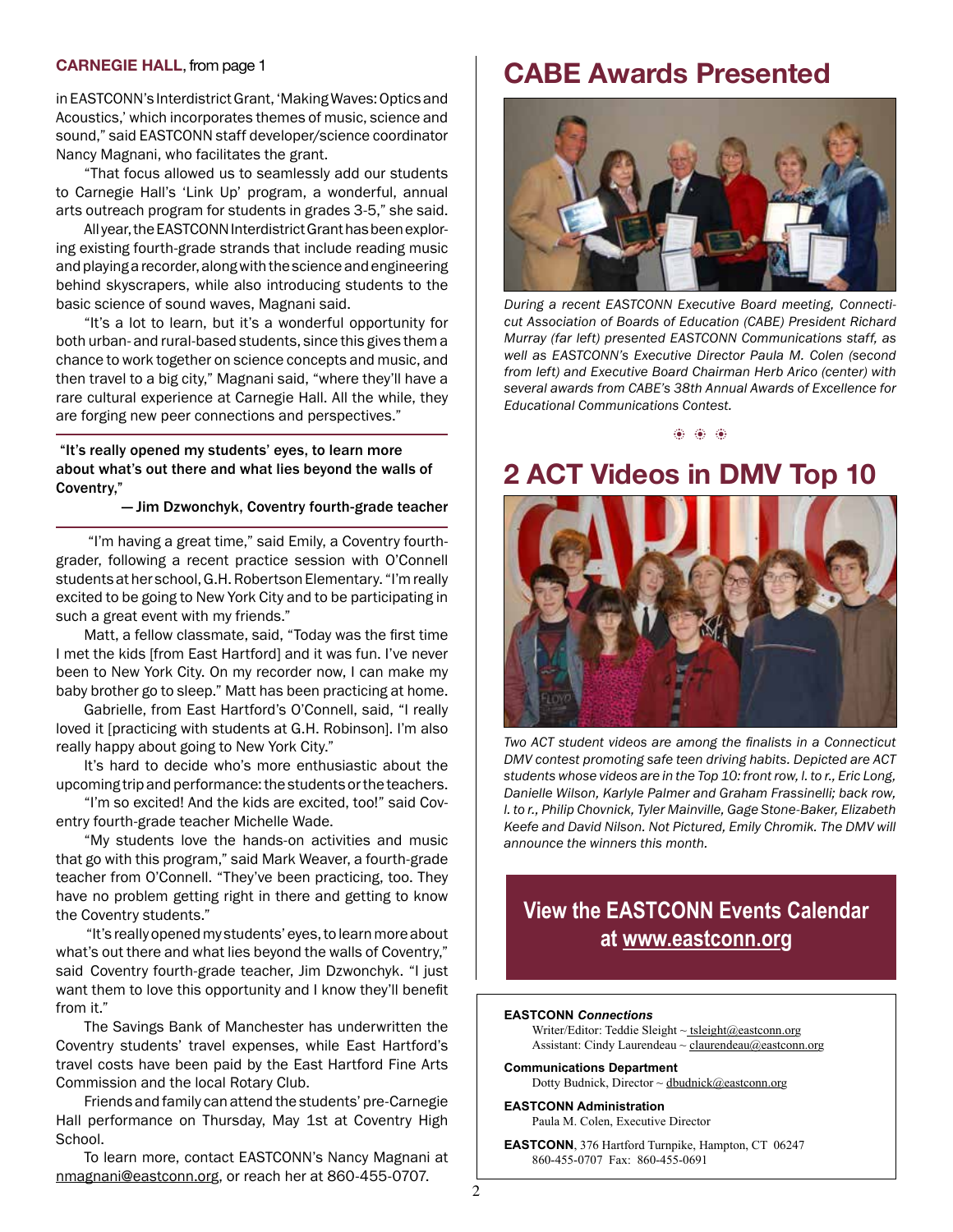### **Professional Notes**



Diane Gozemba, EASTCONN's Assistant Director of Early Childhood, has been appointed to the Connecticut Legislature's Head Start Advisory Committee, effective immediately. Gozemba directs EAST-CONN's Early Head Start and Head Start programs in northeastern Connecticut.

Gozemba

Five of EASTCONN's Psychological and Behavioral Consultation Services (PBCS) staff presented and co-presented papers and posters with colleagues at the National Association of School Psychologists during its National Conference in Washington, D.C., in February, including:



PBCS Department Coordinator Ravit Stein, Ph.D., BCBA-D, co-presented "Social, Emotional, and Behavioral Interventions: Best Practices in Progress Monitoring."

*Stein*



PBCS Educational/Behavioral Consultant Rose Jaffery, Ph.D, BCBA-D, presented "Home-school communication for students with autism using Direct Behavior Rating."

*Jaffery*



PBCS Educational/Behavioral Consultant Melissa Collier-Meek, Ph.D., co-presented "Providing implementation support to teachers in a multi-tiered framework," as well as "Research-based strategies to assess and promote educators' intervention implementation," and a poster,

"Supporting parents to implement student interventions."



PBCS Doctoral Intern Austin Johnson, M.A., joined Collier-Meek to present "Is performance feedback an evidencebased practice? A review of research." Johnson also co-presented "Reliability of time-sampling data using multiple methods and targets."

*Johnson*



PBCS Doctoral Intern Jennifer Gallucci, M.A., co-presented "Examining the promise of computer-based implementation planning: A pilot study."

*Gallucci*

# **Killingly's Richard Murray Is CABE's New President**



*Richard Murray recently stood near EASTCONN's awards wall.* 

In 2003, when Richard Murray was appointed to fll a vacant seat on the Killingly Board of Education, he had no idea what he was getting himself into.

"As a volunteer in my children's classrooms, I had a general interest in education," Murray said recently. "But then I realized I'd only been to one board meeting in my life and I was in a bit of a panic."

Murray said all he knew for certain was that he wanted to do a good job representing students and his community.

 "But I didn't know how to do that until I found CABE [the Connecticut Association of Boards of Education]," Murray said. "I was able to take advantage of the incredible resources and professional learning they provide to board members and superintendents, and I have been a devoted advocate of education and CABE ever since."

Today, Murray is President of CABE, the first from northeastern Connecticut since 1977. He was sworn in last fall. He is still on the Killingly Board of Education.

"CABE is very lucky to have Richard as our president," said CABE Executive Director Robert Rader. "He is thoughtful, committed and caring about our students and public education. He is dedicated to CABE and travels great distances to attend meetings, speak at legislative hearings and lead the work of our board. He is a terrific role model for boards of education across the state and nationally."

As CABE president, Murray's days are remarkably variable, but with a single theme: to advocate for improved educational outcomes for all students. In his travels, board members from across the state have identifed a few common concerns, including Common Core Standards, teacher evaluation and special education funding.

But as Murray puts it, he is one of the last people one might expect to be president of CABE.

"I was a high school drop-out," he said. "Back in the '70s … I was completely directionless. So I dropped out and hitchhiked to California, which seemed like a good idea at the time. But I paid a steep price, with low-paying, undesirable, crummy jobs, working with unkind people. I talk to kids about this. I want them to know there's hope and that the arc of my life is proof." He later earned a degree.

Among Murray's objectives is helping boards better serve both the urban poor and the rural poor, the latter of See **MURRAY**, back page